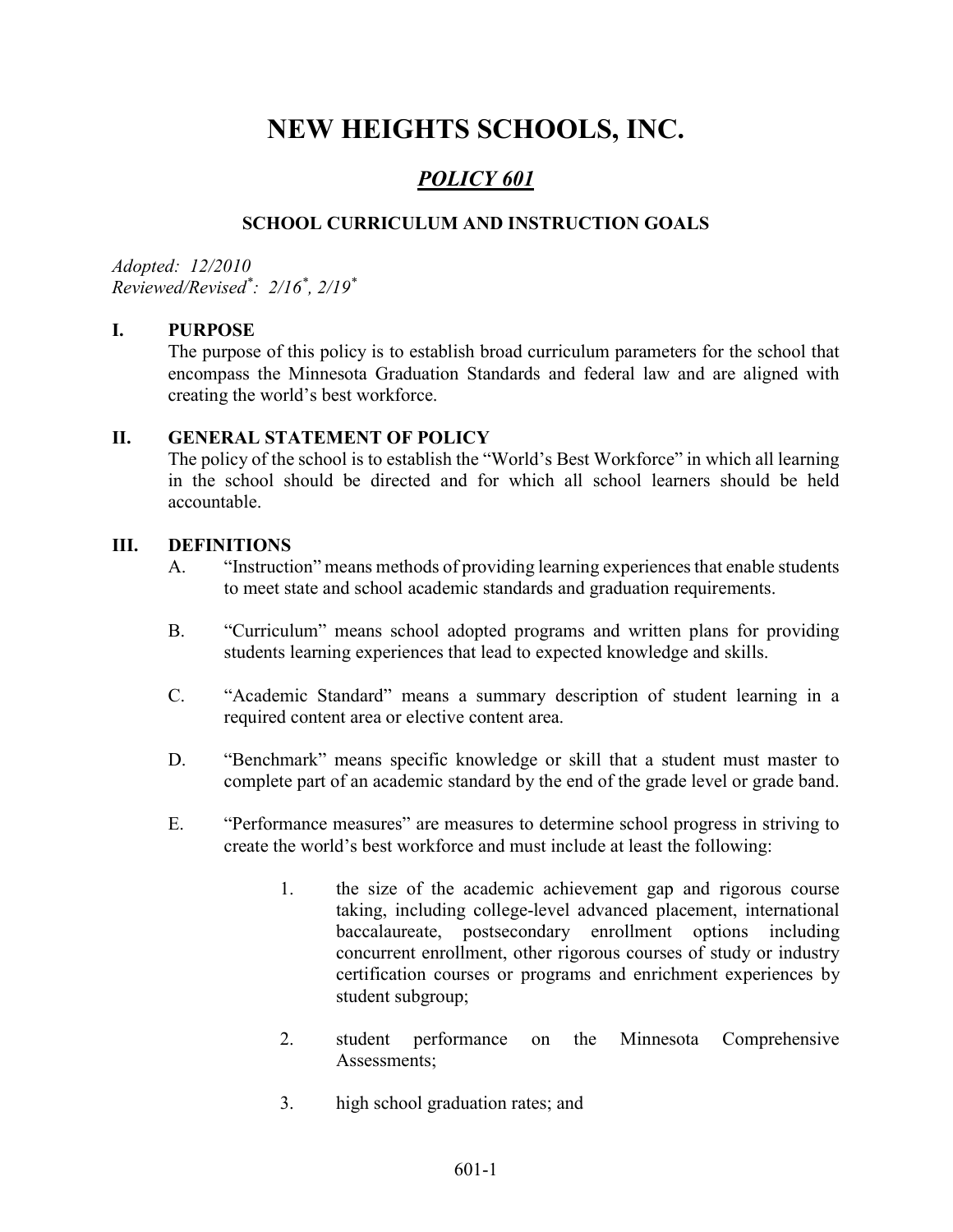- 4. career and college readiness under Minn. Stat. § 120B.30, Subd. 1.
- F. "World's best workforce" means striving to: meet school readiness goals; have all third-grade students achieve grade-level literacy; close the academic achievement gap among all racial and ethnic groups of students and between students living in poverty and students not living in poverty; have all students attain career and college readiness before graduating from high school; and have all students graduate from high school.
- G. "Experiential learning" means learning for students that include career exploration through a specific class or course or through work-based experiences such as job shadowing, mentoring, entrepreneurship, service learning, volunteering, internships, other cooperative work experience, youth apprenticeship, or employment.

## IV. LONG-TERM STRATEGIC PLAN

- A. The school board, at a public meeting, shall adopt a comprehensive, long-term strategic plan to support and improve teaching and learning that is aligned with creating the world's best workforce and includes the following:
	- 1. clearly defined school goals and benchmarks for instruction and student achievement for all nine student categories identified under the federal 2001 No Child Left Behind Act and two student gender categories of male and female;
	- 2. a process to assess and evaluate each student's progress toward meeting state and local academic standards, assess and identify students for participation in gifted and talented programs and accelerate their instruction, adopt procedures for early admission to kindergarten or first grade of gifted and talented learners which are sensitive to underrepresented groups, and identify the strengths and weaknesses of instruction in pursuit of student and school success and curriculum affecting students' progress and growth toward career and college readiness and leading to the world's best workforce;
	- 3. a system to periodically review and evaluate the effectiveness of all instruction and curriculum, taking into account strategies and best practices, student outcomes, principal evaluations under Minn. Stat. § 123B.147, Subd. 3, students' access to effective teachers who are members of populations under-represented among the licensed teachers in the district or school and who reflect the diversity of enrolled students under Minn. Stat. § 120B.35, Subd. 3(b)(2), and teacher evaluations under Minn. Stat. § 122A.40, Subd. 8, or 122A.41, Subd. 5;
	- 4. strategies for improving instruction, curriculum, and student achievement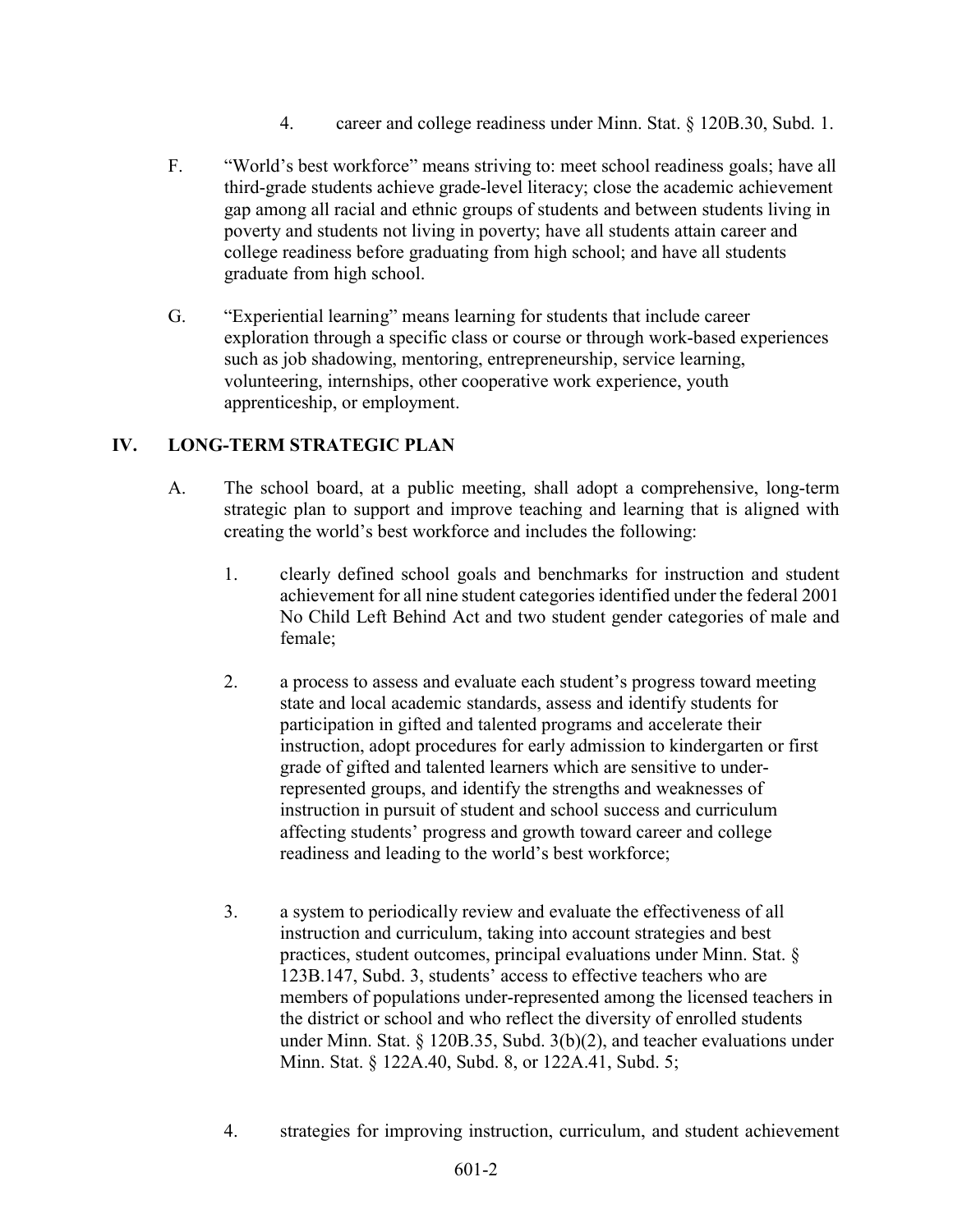including the English and, where practicable, the native language development and the academic achievement of English learners;

- 5. a process to examine the equitable distribution of teachers and strategies to ensure low-income and minority children are not taught at higher rates than other children by inexperienced, ineffective, or out-of-field teachers;
- 6. education effectiveness practices that integrate high-quality instruction, rigorous curriculum, technology, and a collaborative professional culture that develops and supports teacher quality, performance, and effectiveness; and;
- 7. an annual budget for continuing to implement the school plan.
- B. School goals shall include the following:
	- 1. All students will be required to demonstrate essential skills to effectively participate in lifelong learning. These skills include:
		- a. reading, writing, speaking, listening, and viewing in the English language;
		- b. mathematical and scientific concepts;
		- c. locating, organizing, communicating, and evaluating information and developing methods of inquiry (i.e. problem solving);
		- d. creative and critical thinking, decision making, and study skills;
		- e. work readiness skills;
		- f. global and cultural understanding.
	- 2. Each student will have the opportunity and will be expected to develop and apply essential knowledge that enables that student to:
		- a. live as a responsible, productive citizen and consumer within local, state, national, and global political, social, and economic systems;
		- b. bring many perspectives, including historical, to contemporary issues;
		- c. develop an appreciation and respect for democratic institutions;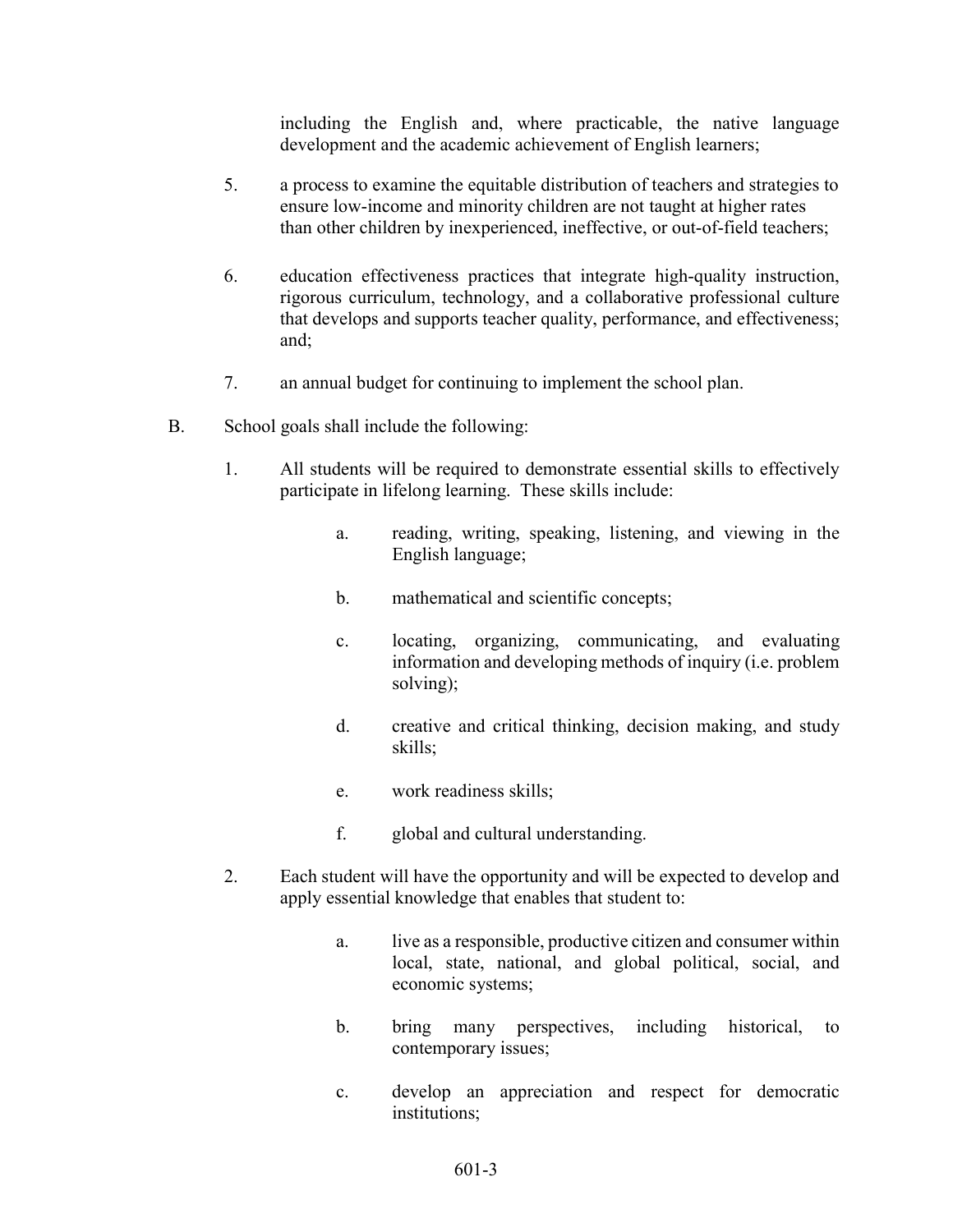- d. communicate and relate effectively;
- e. practice stewardship of the land, natural resources, and environment;
- f. use a variety of tools and technology to gather and use information, enhance learning and solve problems.
- 3. Students will have the opportunity to develop creativity and self-expression through one or more of the following: visual and verbal images, music, literature, world languages, movement, and the performing arts.
- 4. School practices and instruction will be directed toward developing within each student a positive self-image and a sense of personal responsibility for:
	- a. establishing and achieving personal and career goals;
	- b. adapting to change;
	- c. leading a healthy and fulfilling life, both physically and mentally;
	- d. living a life that will contribute to the well-being of society;
	- e. becoming a self-directed learner;
	- f. exercising ethical behavior.
- 5. Students will be given the opportunity to acquire human relations skills necessary to:
	- a. appreciate, understand, and accept human diversity and interdependence;
	- b. address human problems through team and individual effort;
	- c. resolve conflicts with and among others;
	- d. function constructively within a family unit;
	- e. promote a multicultural, gender-fair, disability-sensitive society.
- C. Every child is reading at or above grade level no later than the end of grade 3, including English learners, and teachers provide comprehensive, scientifically based reading instruction, including a program or collection of instructional practices that is based on valid, replicable evidence showing that, when the programs or practices are used, students can be expected to achieve, at a minimum, satisfactory reading progress. The program or collection of practices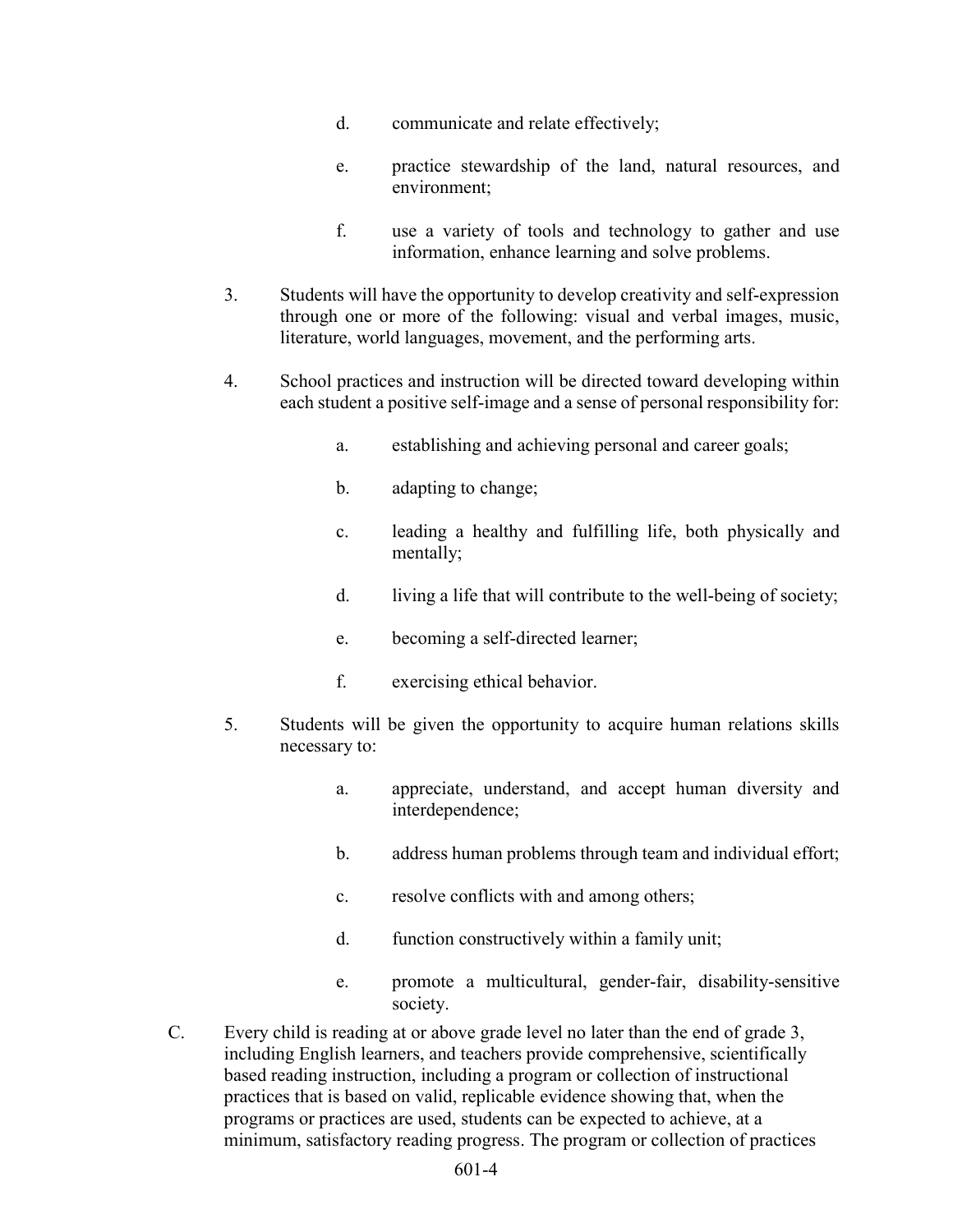must include, at a minimum, effective, balanced instruction in all five areas of reading (phonemic awareness, phonics, fluency, vocabulary development, and reading comprehension), as well as instructional strategies for continuously assessing, evaluating, and communicating the student's reading progress and needs.

- 1. The school shall identify, before the end of kindergarten, grade 1, and grade 2, students who are not reading at grade level before the end of the current school year. Reading assessments in English and in the predominant languages of students, where practicable, must identify and evaluate students' areas of academic need related to literacy. The school also must monitor the progress and provide reading instruction appropriate to the specific needs of English learners. The school must use locally adopted, developmentally appropriate, and culturally responsive assessment.
- 2. At least annually, the school must give the parent of each student who is not reading at or above grade level timely information about:
	- a. student's reading proficiency as measured by a locally adopted assessment;
	- b. reading-related services currently being provided to the student; and
	- c. strategies for parents to use at home in helping their students succeed in becoming grade-level proficient in reading English and their native languages.
- 3. For each student who is not reading at or above grade level, the school shall provide reading intervention to accelerate student growth and reach the goal of reading at or above grade level by the end of the current grade and school year. Intervention methods shall encourage family engagement and, where possible, collaboration with appropriate school and community programs. Intervention methods may include, but are not limited to, requiring attendance in summer school, intensified reading instruction that may require that the student be removed from the regular classroom for part of the school day, extended day programs, or programs that strengthen students' cultural connections.

#### Legal References: Minn. Stat. § 120B.018 (Definitions)

Minn. Stat. § 120B.02 (Educational Expectations for Minnesota Students) Minn. Stat. § 120B.11 (School District Process) Minn. Stat. § 120B.12 (Reading Proficiently no Later than the End of Grade 3) Minn. Stat. § 120B.30, Subd. 1 (Statewide Testing and Reporting System) Minn. Stat. § 120B.35, Subd. 3 (Student Academic Achievement and Growth) Minn. Stat. § 122A.40, Subd. 8 (Employment; Contracts; Termination) Minn. Stat. § 122A.41, Subd. 5 (Teacher Tenure Act; Cities of the First Class; Definitions) Minn. Stat. § 123B.147, Subd. 3 (Principals)